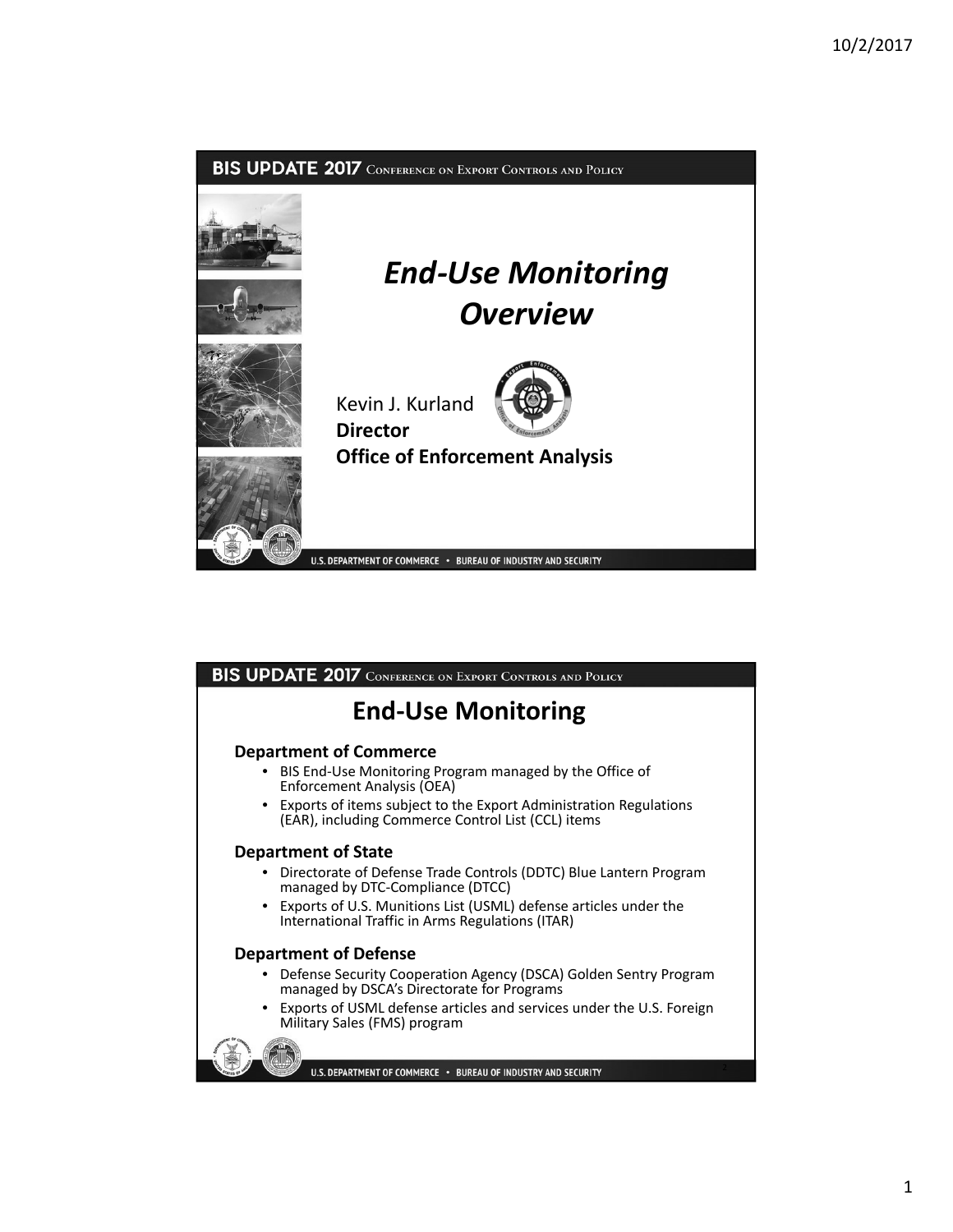

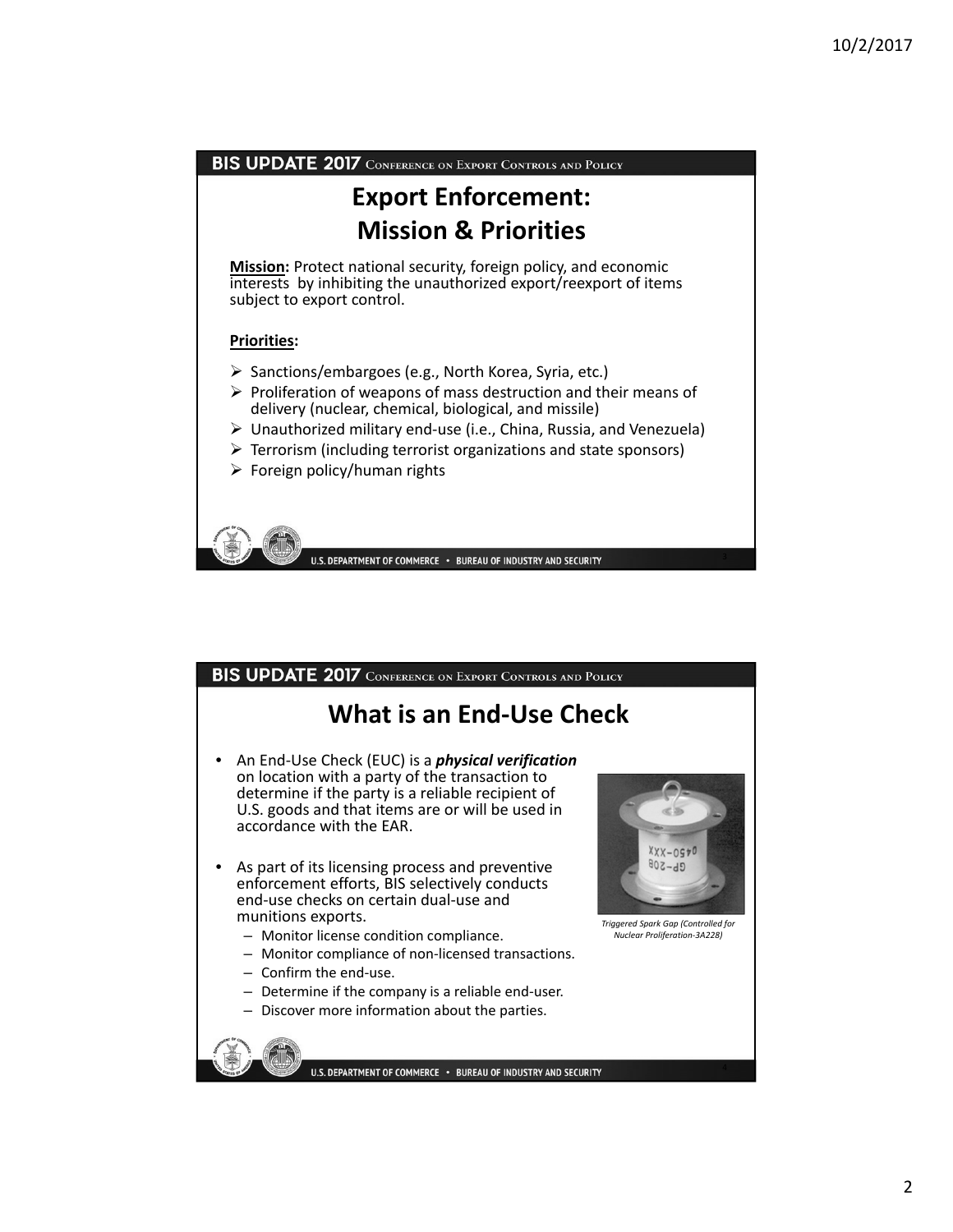

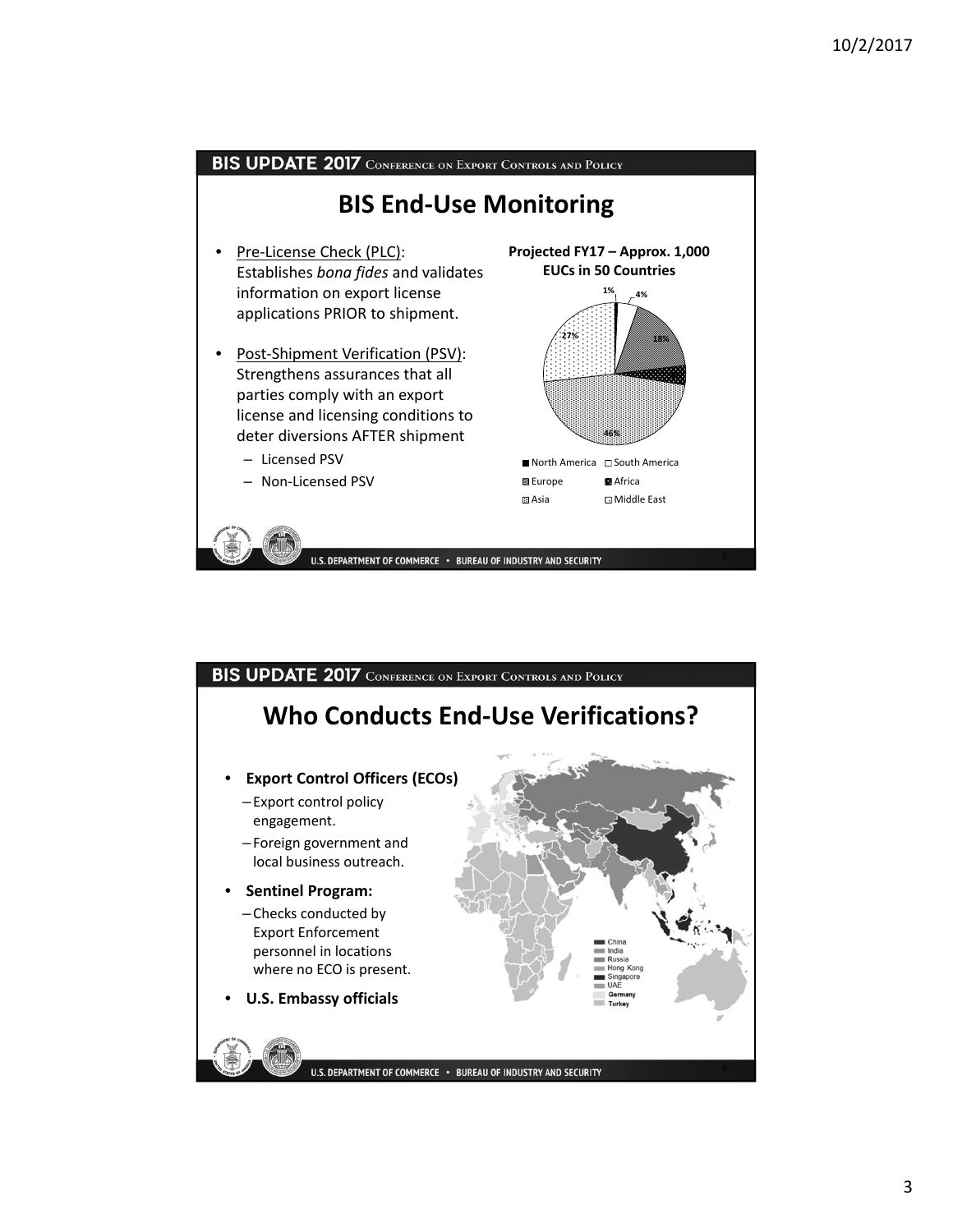

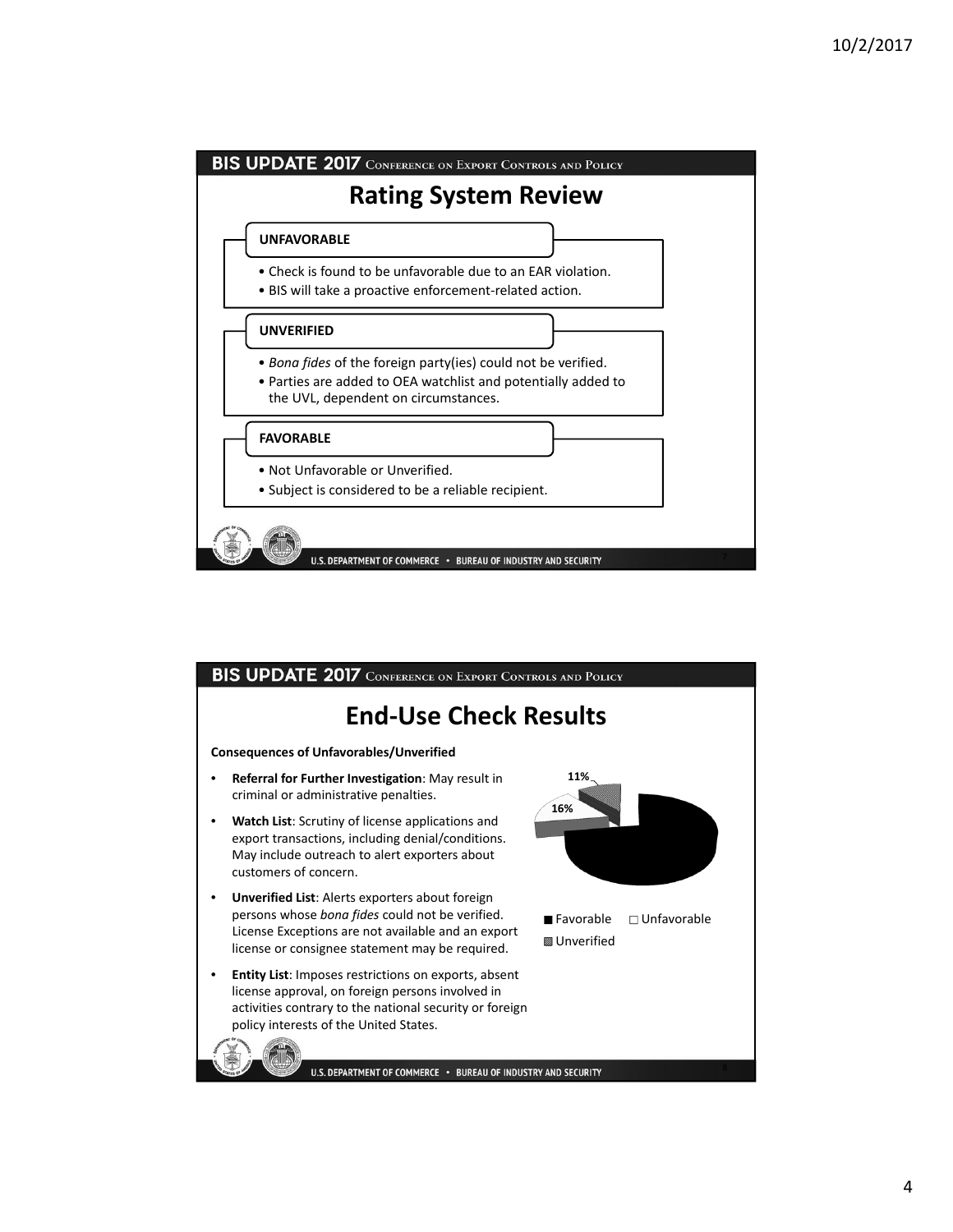9

| BIS UPDATE 2017 CONFERENCE ON EXPORT CONTROLS AND POLICY                                                              |                                         |       |             |
|-----------------------------------------------------------------------------------------------------------------------|-----------------------------------------|-------|-------------|
| <b>End-Use Check Documents</b>                                                                                        |                                         |       |             |
| • You may receive a request for documents                                                                             |                                         |       |             |
| - This is routine and does <i>not</i> indicate BIS has any specific compliance<br>concerns about you or your customer |                                         |       |             |
| Provide the following documentation                                                                                   |                                         |       |             |
| - Air waybills/bills of lading                                                                                        |                                         |       |             |
| - Purchase orders and customer contact information                                                                    |                                         |       |             |
| - Commercial invoices and packing lists                                                                               |                                         |       |             |
| - Commodity specifications and ECCN information                                                                       |                                         |       |             |
| - Any export license, CCATS, STA/UVL statements, etc.                                                                 |                                         |       |             |
| - End-user documentation (e.g., BIS-711)                                                                              |                                         |       |             |
|                                                                                                                       |                                         |       |             |
| <b>Air Consignment note</b><br><b>Issued by</b><br>Purchase<br><b>Air WayBill</b><br><b>SUPPLIER NAME</b><br>Order    | <b>PACKING LIST</b><br>Order #<br>Date: |       |             |
| <b>ADDRESS</b><br>Copies 1, 2 and 3 of this Air Waybill are originals                                                 | <b>Oty</b>                              | Part# | Description |